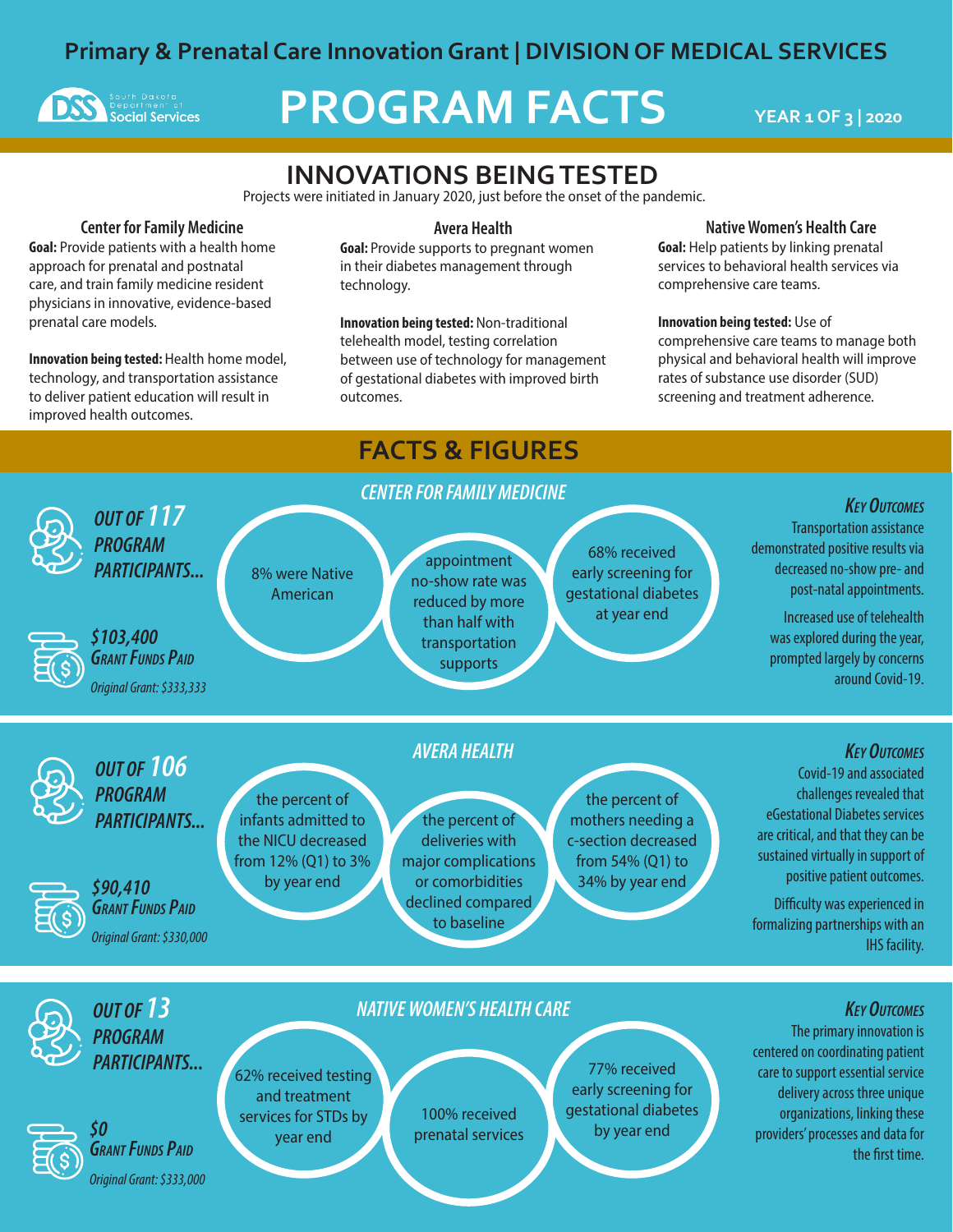

# **Background**

In 2019 the South Dakota Legislature in partnership with Governor Noem appropriated \$1 million to the Department of Social Services (DSS) to pilot innovative projects focused on enhancing primary and prenatal care for Medicaid recipients. Following an application and review process, DSS awarded innovation grants in September 2019 to three organizations: Avera Health, the Center for Family Medicine, and Native Women's Health Care. Through the three grant projects, DSS expects to see improved access to care and positive health outcomes for women living in areas of the state served by the grant projects. Expected health outcomes include:

- improved rates of preventative primary care,
- improved rates of prenatal care visits,
- fewer infant hospitalizations for preventable conditions, and
- fewer c-section deliveries.

With the evidence gathered from the three projects, DSS will evaluate expanding the use of innovative service methods for statewide implementation within the Medicaid program.

# Recent Activities & Outcomes

### **Avera Health**

The *Before Baby* project helps pregnant women in South Dakota diagnosed with gestational diabetes by providing remote blood sugar monitoring, specialized test strips and video visits with a diabetic educator/dietitian. Patients are supported through an AveraNow mobile application.

*Innovation being tested:* Non-traditional tele-health model testing correlation between use of technology for management of gestational diabetes with birth outcomes. Avera Health aims to work with Indian Health Service (IHS) to serve patients referred to Avera by IHS in targeted areas.

*Geographic area of focus:* Huron (Beadle County), Aberdeen (Brown County), parts of Sioux Falls (Minnehaha and Lincoln Counties) Aurora, Brule, Buffalo, Charles Mix, Davison, Douglas, Gregory, Hanson, Hutchinson, Jerauld, Lyman, Miner, McCook, Sanborn, and minimum of one Indian Health Service site.

#### *Intended outcomes:*

- Improve access to OB care and treatment of gestational diabetes.
- Reduce the number of c-sections, birth complications, and infant/mother mortality.
- Increase rates of healthy birth weight babies and the number of babies who are delivered at full term.

#### *Programmatic updates:*

- Continued enrollment of patients in the program with successful adoption by Avera Aberdeen OB/GYN.
- Worked in consultation with Dr. Christine Hockett, an epidemiologist working with the Avera Center for Pediatric Research. Dr. Hockett has provided valuable insight into how to identify a useful control group.
- Finalized control population for comparison for both clinical and financial data. Initial clinical outcomes show similar outcomes when compared to traditional care for gestational diabetes. Additional patient enrollment will provide insight as to whether remote monitoring of gestational diabetes trends toward more favorable clinical outcomes when compared to traditional care.
- Avera finalized the HRS Software eGDM build and have scheduled team orientation and training to this new and innovative platform. This platform provides an app which allows for seamless transfer of data to the care team, video visits for both education, insulin starts, and face-to-face visits with Perinatal Nurse Practitioners. The program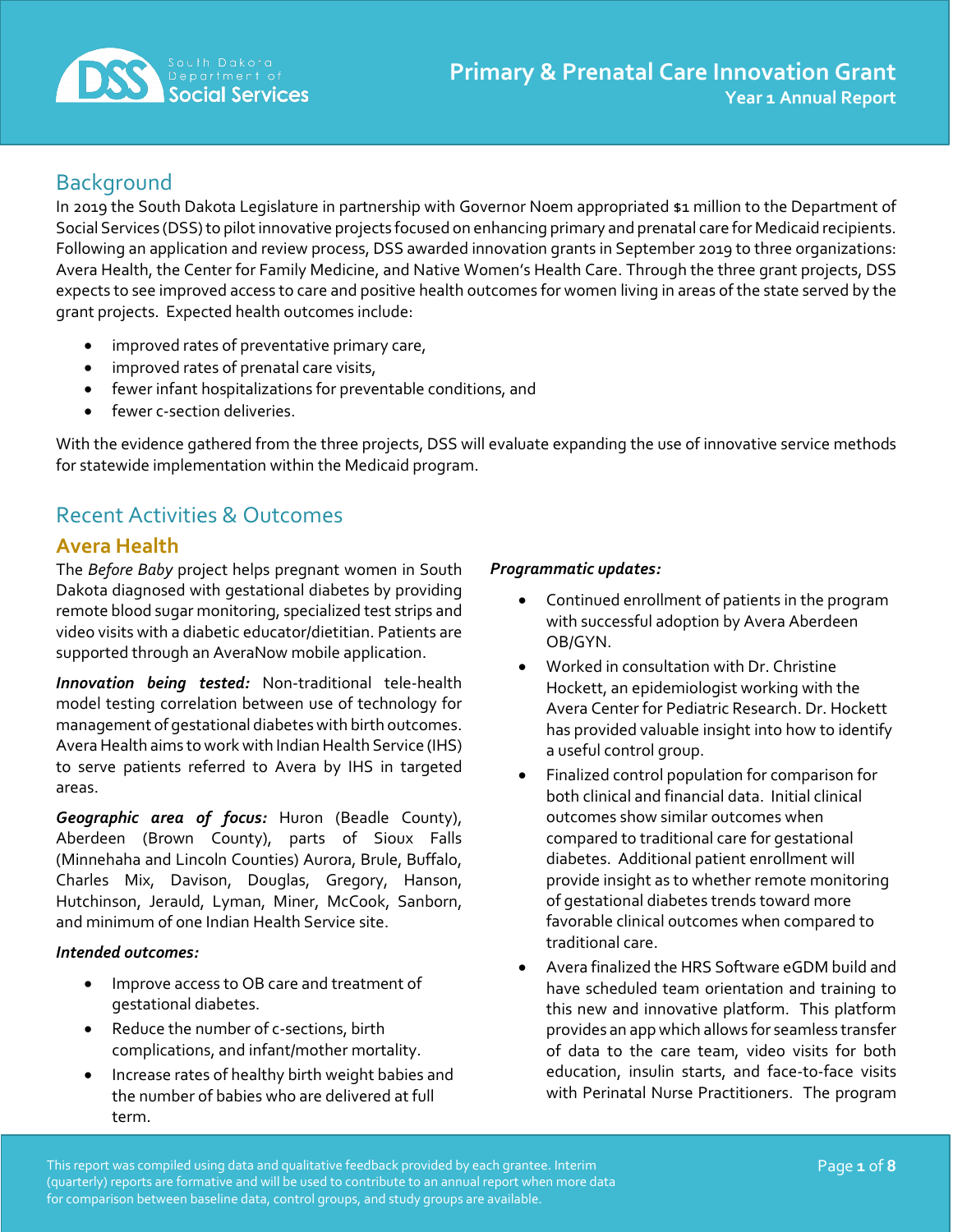

also provides a tablet and Glucometer for patients who may not have a smart phone or other tablet.

• Despite multiple communications with IHS in Wagner, the project team has been unable to present this program to IHS Wagner. administration for their consideration. Communication attempts with IHS Aberdeen have also been unsuccessful to date. Assistance from state program administrators is underway to support development of a relationship with other potential IHS facilities within South Dakota so that the program can be offered to their patients. Recently, the state assisted in establishing a connection with Lower Brule and the project team looks forward to furthering this partnership in the upcoming quarter.

#### *Lessons learned:*

The HRS Software platform used for patient engagement in this project may be able to address language barriers with patients; this is being further evaluated.

Patients who do not have access to internet or limited data usage within their home have inherent difficulty in accessing and utilizing the benefits of the HRS Software platform previously mentioned. The Avera team is encouraging those patients to download the eGDM apps at their local clinics or other "hot spots" so that they do not pull from their own data.

#### *Success stories:*

- Avera Aberdeen OB/GYN adopted use of the program.
- The Director of Women's Services in Aberdeen indicated to program staff that "they have had great success for our diabetic patients and think this program is wonderful…Your program has been very beneficial to our providers."
- Met weekly as an internal working group and successfully established a control group for enhanced data analysis.

#### **Project Goal 1: Increase access to innovative gestational diabetes management services.**

Baseline data from Avera's Before Baby program from the previous year showed 625 (17%) expectant mothers enrolled in the Before Baby project. To date, 106 women have been served by the program (since January 2020).

|                                                            | Avera Before Baby Program Enrollment by Quarter<br><b>Compared to Baseline</b> |         |                      |                |         |  |
|------------------------------------------------------------|--------------------------------------------------------------------------------|---------|----------------------|----------------|---------|--|
|                                                            | Baseline <sup>1</sup>                                                          | Q1-2020 | Q <sub>2</sub> -2020 | <b>Q3-2020</b> | Q4-2020 |  |
| Number of expecting mothers enrolled in Before Baby        | 625                                                                            | 20      | 75                   | 78             | 29      |  |
| Percent of Medicaid eligible women enrolled in Before Baby | 17%                                                                            | 10%     | 19%                  | 5%             | 18%     |  |

#### <span id="page-2-0"></span><sup>1</sup> Baseline = 2019 aggregate data

This report was compiled using data and qualitative feedback provided by each grantee. Interim Page **2** of **8** (quarterly) reports are formative and will be used to contribute to an annual report when more data for comparison between baseline data, control groups, and study groups are available.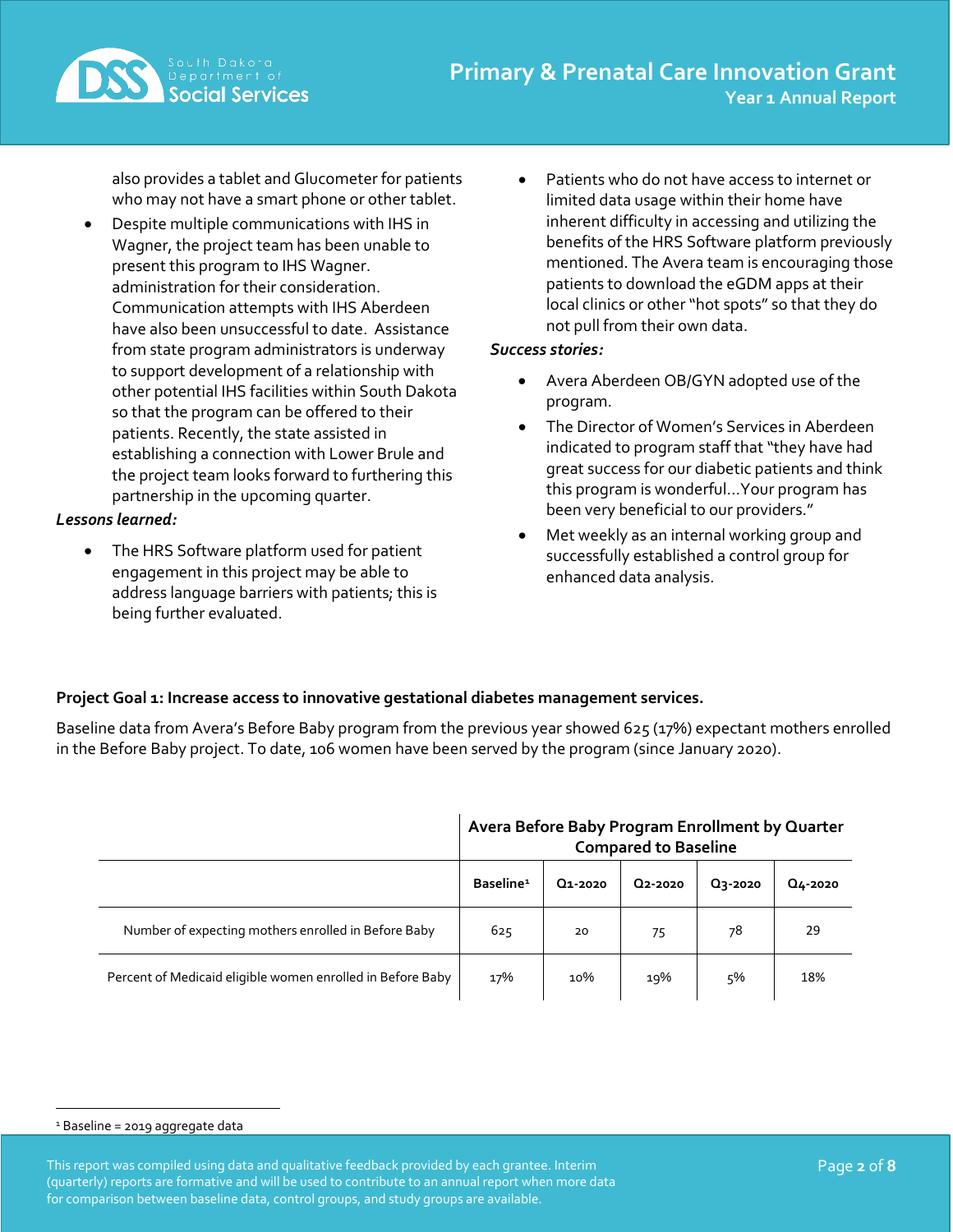

#### **Project Goal 2: Decrease gestational diabetes complications to improve health outcomes for mothers and babies.**

Baseline data from Avera's Before Baby program from previous year is featured in the table below. Of the total women enrolled in Q1, none had delivered by the time that reporting period ended, thus all data reporting for outcomes began in Q2.



| Avera Before Baby Program Outcomes by Quarter |  |
|-----------------------------------------------|--|
| <b>Compared to Baseline</b>                   |  |

|                                                         | <b>Baseline</b> | Q2-2020      | Q3-2020        | Q4-2020 |
|---------------------------------------------------------|-----------------|--------------|----------------|---------|
| Number c-sections among Before Baby participants        | 219             | 22           | 24             | 22      |
| Percent c-sections among Before Baby participants       | 35%             | 54%          | 42%            | 34%     |
| Number c-sections with MCC <sup>2</sup>                 | 20              | $\mathbf{1}$ | $\mathbf{1}$   | 1       |
| Percent c-sections with MCC                             | 14%             | 5%           | 4%             | 5%      |
| Number infants > 4000 grams throughout geographic area  | 9               | 3            | 4              | 4       |
| Percent infants > 4000 grams throughout geographic area | $1\%$           | 7%           | 7%             | 6%      |
| Number infants admitted to the NICU <sup>3</sup>        | 51              | 5            | 7              | 2       |
| Percent infants admitted to the NICU                    | 8%              | 12%          | 12%            | 3%      |
| Number vaginal deliveries with MCC                      | 18              | $\circ$      | $\overline{2}$ |         |
| Percent vaginal deliveries with MCC                     | 8%              | $0\%$        | 6%             | 2%      |

<span id="page-3-0"></span><sup>2</sup> Major Complication or Comorbidity

<span id="page-3-1"></span><sup>3</sup> Neonatal Intensive Care Unit

This report was compiled using data and qualitative feedback provided by each grantee. Interim Page **3** of **8** (quarterly) reports are formative and will be used to contribute to an annual report when more data for comparison between baseline data, control groups, and study groups are available.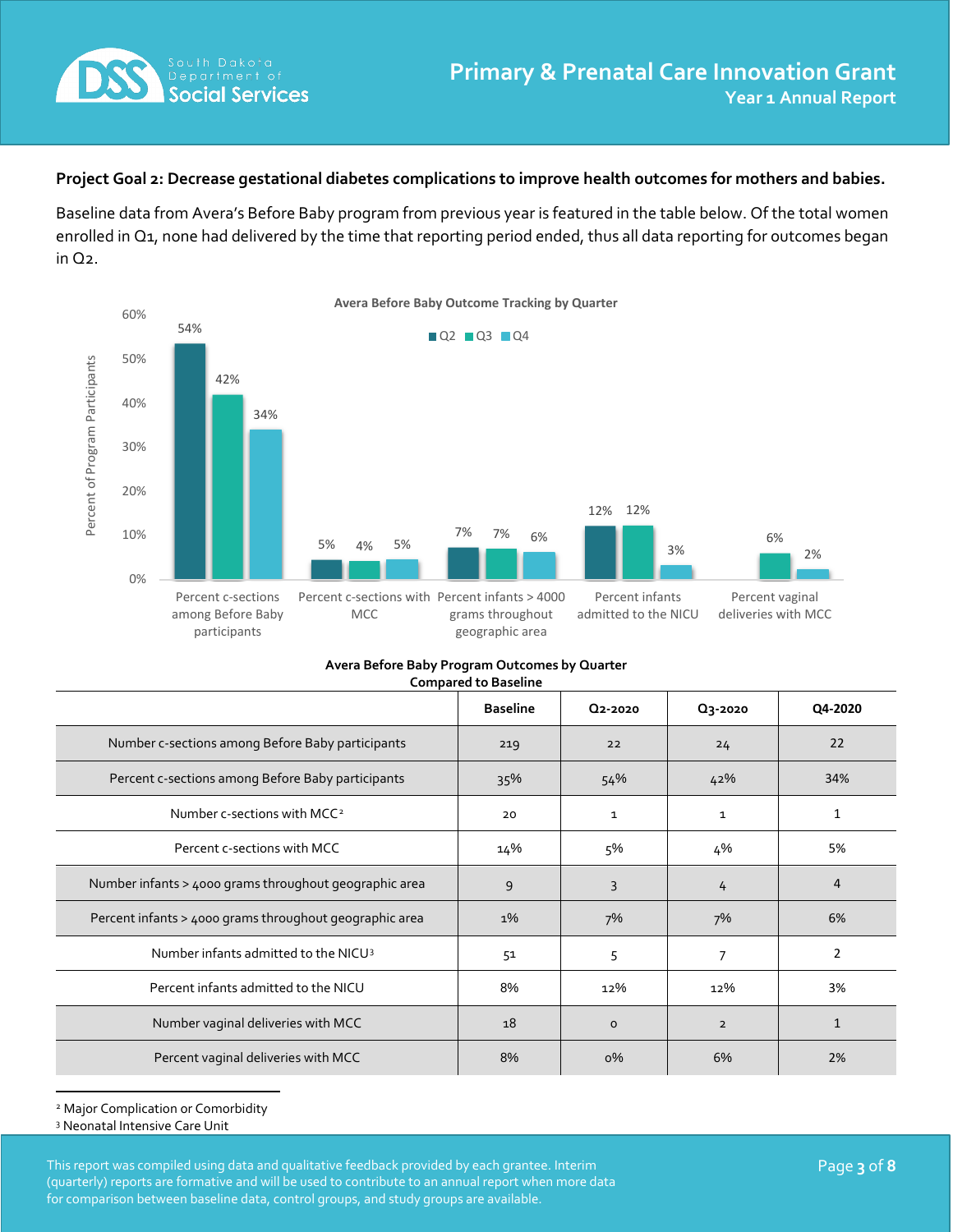

## **Native Women's Health Care**

Native Women's Health Care (NWHC) program's goal is to help patients by linking primary and prenatal services to behavioral health services, leveraging comprehensive care teams including primary care, behavioral health, and community health workers in support of care coordination. This innovation represents three independent organizations working together to develop processes and procedures that permit coordinated care and coordination of clinical resources to support that care. The time required to discern, plan, and ultimately implement these shared protocols, combined with the effects of COVID-19 and associated service delivery limitations, presented challenges.

*Innovation being tested:* Use of comprehensive care team to manage both physical and behavioral health will improve rates of substance use disorder (SUD) screening and treatment adherence.

#### *Geographic area of focus:* Rapid City Area

#### *Intended outcomes:*

- Improved adherence rates for SUD treatment, increased screening, preventive, and primary/prenatal care.
- Increase the number of qualified behavioral health staff.
- Increase in the number of women who are accessing prenatal services, wellness checks, and behavioral health services.

#### *Programmatic updates:*

- Strategic plan designed and implemented.
- Mandatory weekly meetings for Innovation grant activities inaugurated on Sept 1, 2020.
- Outlined Community Health Worker (CHW) PCC and RPMS integration for prenatal patients with NWHC and NHP.
- Designed and implemented program care plan utilizing Screening, Brief Intervention, and Referral to Treatment (SBIRT) approaches.
- Completion of HIPAA EDI in MedX.
- Marketing strategy developed and implemented.
- Risk assessment plan for all programs completed.
- Placement of cultural advocate at NWHC.

#### *Lessons learned:*

• COVID-19 service limitations continue to limit size and scope of activities for Innovation grant implementation. Grant participants also remain reluctant to engage with the diversion program per COVID- 19.

#### *Success stories:*

- Developed flowchart for staff reception for essential services integration.
- All Innovation grant participant programs have aligned work-flow processes for performance improvement of the overall grant.
- Diagnostic metrics on quarterly reports are now being looked at for performance improvement indicators for each program.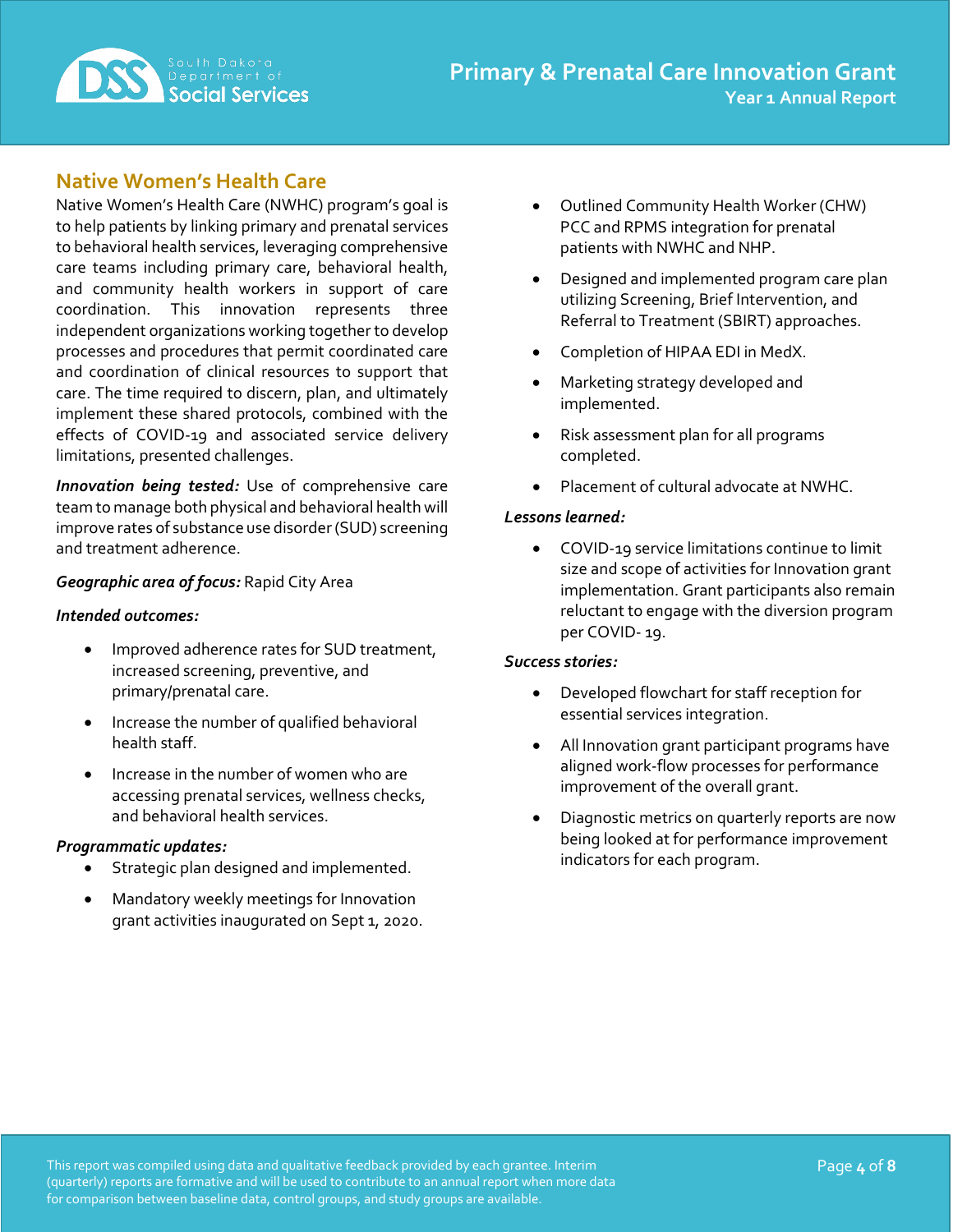

#### **Project Goal 2: Provide a medical home for OB and GYN services**

The table below shows the percent and number of patients who are receiving services or have a medical condition that impacts pregnancy. Thirteen (13) women have been served by the program since January 2020.

|                                                                                                           | <b>Baseline</b><br>(Pending <sup>4</sup> ) | Q1-2020                 | Q2-2020        | Q3-2020        | Q4-2020 |
|-----------------------------------------------------------------------------------------------------------|--------------------------------------------|-------------------------|----------------|----------------|---------|
| Percent High-risk mothers receiving<br><b>SUD</b> treatment                                               | n.d.                                       | 100%                    | 100%           | 100%           | 100%    |
| Number of high-risk mothers<br>receiving SUD treatment                                                    | n.d.                                       | 3                       | 4              | 4              | 13      |
| Percent women who are receiving<br>testing and treatment services for<br>sexually transmitted diseases    | n.d.                                       | 33%                     | 50%            | 50%            | 62%     |
| Number of women who are receiving<br>testing and treatment services for<br>sexually transmitted diseases  | n.d.                                       | $\mathbf{1}$            | $\overline{2}$ | $\overline{2}$ | 8       |
| Percent patients that smoking during<br>pregnancy and post-partum                                         | n.d.                                       | 33%                     | 50%            | 50%            | 62%     |
| Number of patients that smoking<br>during pregnancy and post-partum                                       | n.d.                                       | $\mathbf{1}$            | $\overline{2}$ | $\overline{2}$ | 8       |
| Percent women who use substance<br>during pregnancy and post-partum                                       | n.d.                                       | 67%                     | 75%            | 75%            | 69%     |
| Number of women who use<br>substance during pregnancy and<br>post-partum                                  | n.d.                                       | $\overline{2}$          | 3              | 3              | 9       |
| Percent women who receive early<br>screening for gestational diabetes for<br>patients with risk factors   | n.d.                                       | 100%                    | 100%           | 100%           | 77%     |
| Number of women who receive early<br>screening for gestational diabetes for<br>patients with risk factors | n.d.                                       | 3                       | 4              | 4              | 10      |
| Percent C-section deliveries                                                                              | n.d.                                       | 67%                     | 50%            | 50%            | 23%     |
| Number of C-section deliveries                                                                            | n.d.                                       | $\overline{\mathbf{2}}$ | $\overline{2}$ | $\overline{2}$ | 3       |

#### **Native Women's Health Care Program Outcomes by Quarter Compared to Baseline**

<span id="page-5-0"></span><sup>4</sup> Pending resubmission of data from grantee.

This report was compiled using data and qualitative feedback provided by each grantee. Interim **Page 1996 and State State 5** of 8 (quarterly) reports are formative and will be used to contribute to an annual report when more data for comparison between baseline data, control groups, and study groups are available.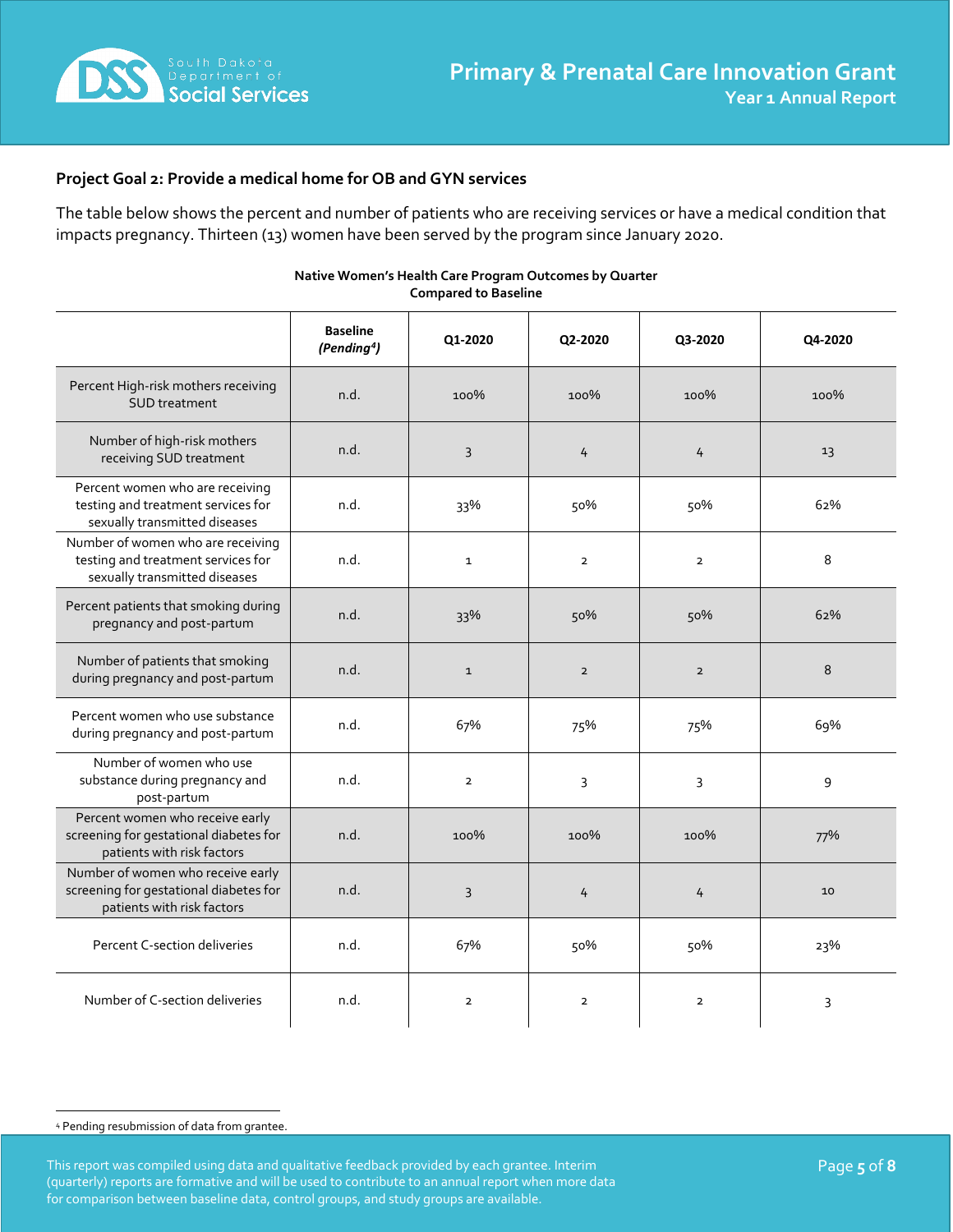

#### **Project Goal 3: Increase number of qualified tribal behavioral health and community health workers.**

The table below shows the number and percent of women receiving various levels of services, delivered by the multidisciplinary care team. Pre- and post-natal services reflect medical care typically afforded to OB patients. Depression screen completion rates and receipt of outpatient behavioral health services (once services are delivered based on assessed need) are considered a measure of integrated behavioral health supports as part of patients' comprehensive care plans.

|                                                                           | <b>Baseline</b><br>(Pending <sup>5</sup> ) | Q1-2020     | Q2-2020     | Q3-2020        | Q4-2020        |
|---------------------------------------------------------------------------|--------------------------------------------|-------------|-------------|----------------|----------------|
| Percent pregnant women who are receiving prenatal<br>services             | n.d.                                       | 100%        | 100%        | 100%           | 100%           |
| Number of pregnant women who are receiving prenatal<br>services           | n.d.                                       | 3           | 4           | $\overline{4}$ | 13             |
| Percent of pregnant women who received all recommended<br>prenatal visits | n.d.                                       | 100%        | 100%        | 100%           | 100%           |
| Number of pregnant women who received all recommended<br>prenatal visits  | n.d.                                       | 3           | 4           | 4              | 13             |
| Percent of women who received a post-partum visit                         | n.d.                                       | 0%          | 0%          | 0%             | 15%            |
| Percent of women who received a post-partum visit                         | n.d.                                       | $\mathbf 0$ | $\mathbf 0$ | $\Omega$       | $\overline{2}$ |
| Percent of women who received a depression screen                         | n.d.                                       | 100%        | 100%        | 100%           | 100%           |
| Number of women who received a depression screen                          | n.d.                                       | 3           | 4           | 4              | 13             |

#### **Native Women's Health Care Program Outcomes by Quarter**

<span id="page-6-0"></span><sup>5</sup> Pending resubmission of baseline data from grantee.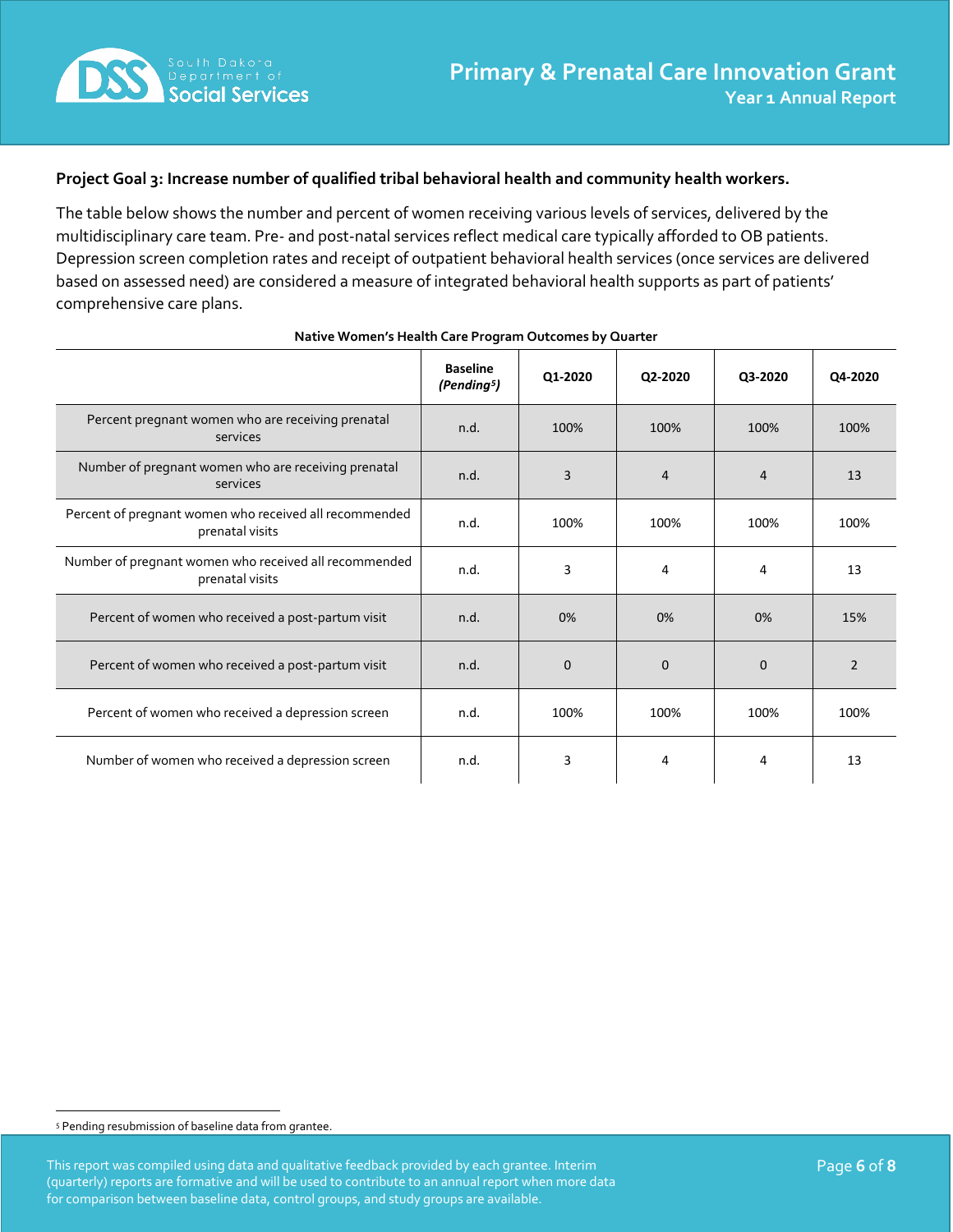

## **Center for Family Medicine**

The program's goal is to provide patients with a birth center/pregnancy health home approach to provide full array of prenatal and postnatal care. The project will also train family medicine resident physicians in innovative, evidence-based prenatal care models. A total of 117 women have participated in the program since January 2020.

*Innovation being tested:* Application of health home model and use of technology to deliver patient education results in improved health outcomes.

#### *Geographic area of focus:* Sioux Falls, Pierre

#### *Intended Outcomes:*

- Improved screening services for those with increased risk for gestational diabetes and preeclampsia.
- Decreased rates of prenatal hospitalization and csection, pre-term delivery, NICU stays, and other complications.
- Increased rates of contraception during the interconception period, patients breastfeeding, and interpregnancy interval.

#### *Programmatic updates:*

- Continued to leverage transportation cost assistance strategies (e.g., Lyft passes) to help patients keep appointments as scheduled, on time.
- Leveraging a risk assessment app to help support patient education.

#### *Lessons learned during Quarter 4, 2020:*

Networking with other providers, care programs, and service agencies supporting the same population continues to be an important component of working collaboratively across a community to provide wraparound services to our clients.

#### *Success stories during Quarter 4, 2020:*

Continue to see significant reductions in prenatal no-show visits due to transportation cost assistance.